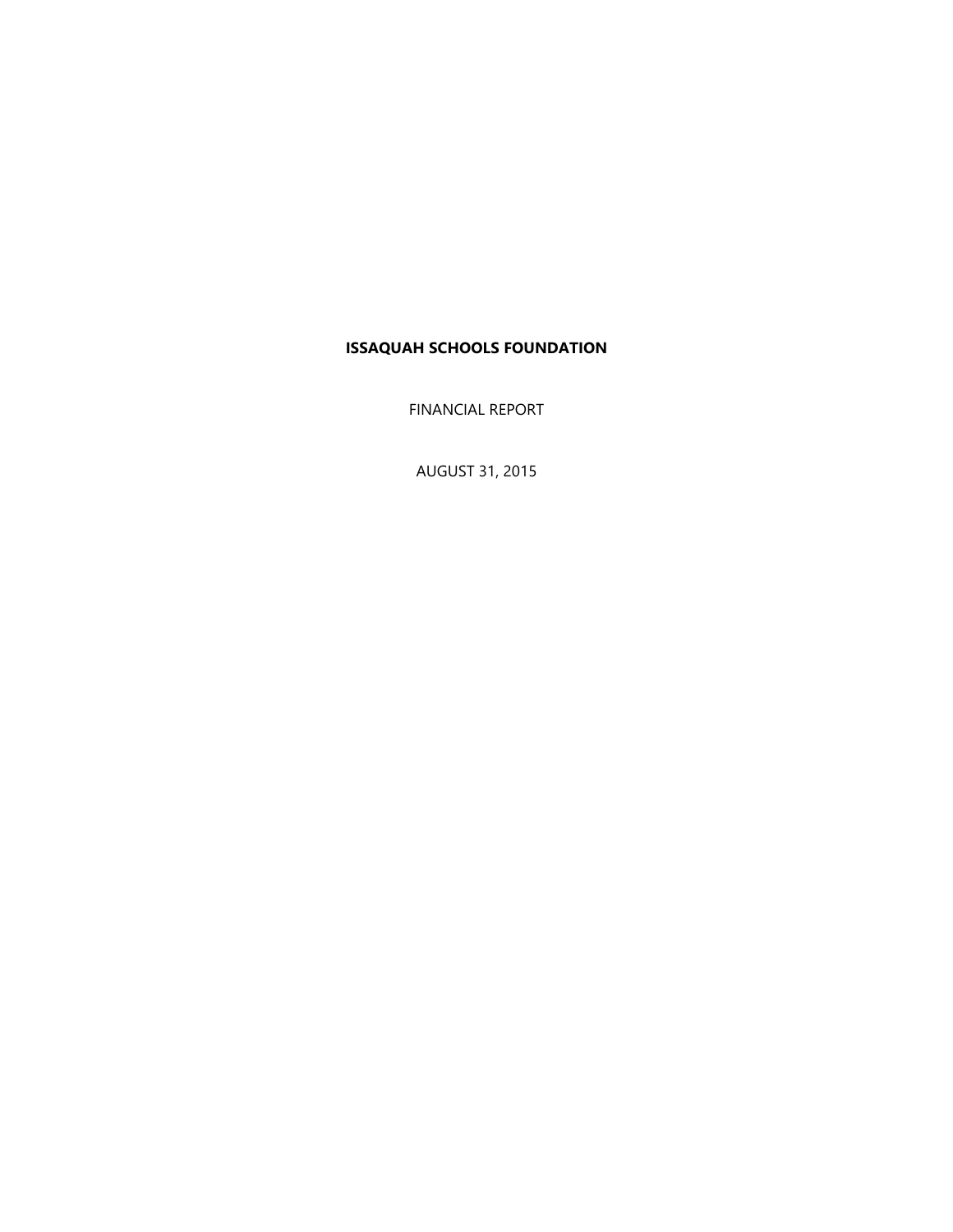# CONTENTS

|                             | Page |
|-----------------------------|------|
|                             |      |
| <b>FINANCIAL STATEMENTS</b> |      |
|                             |      |
|                             |      |
|                             |      |
|                             |      |
|                             |      |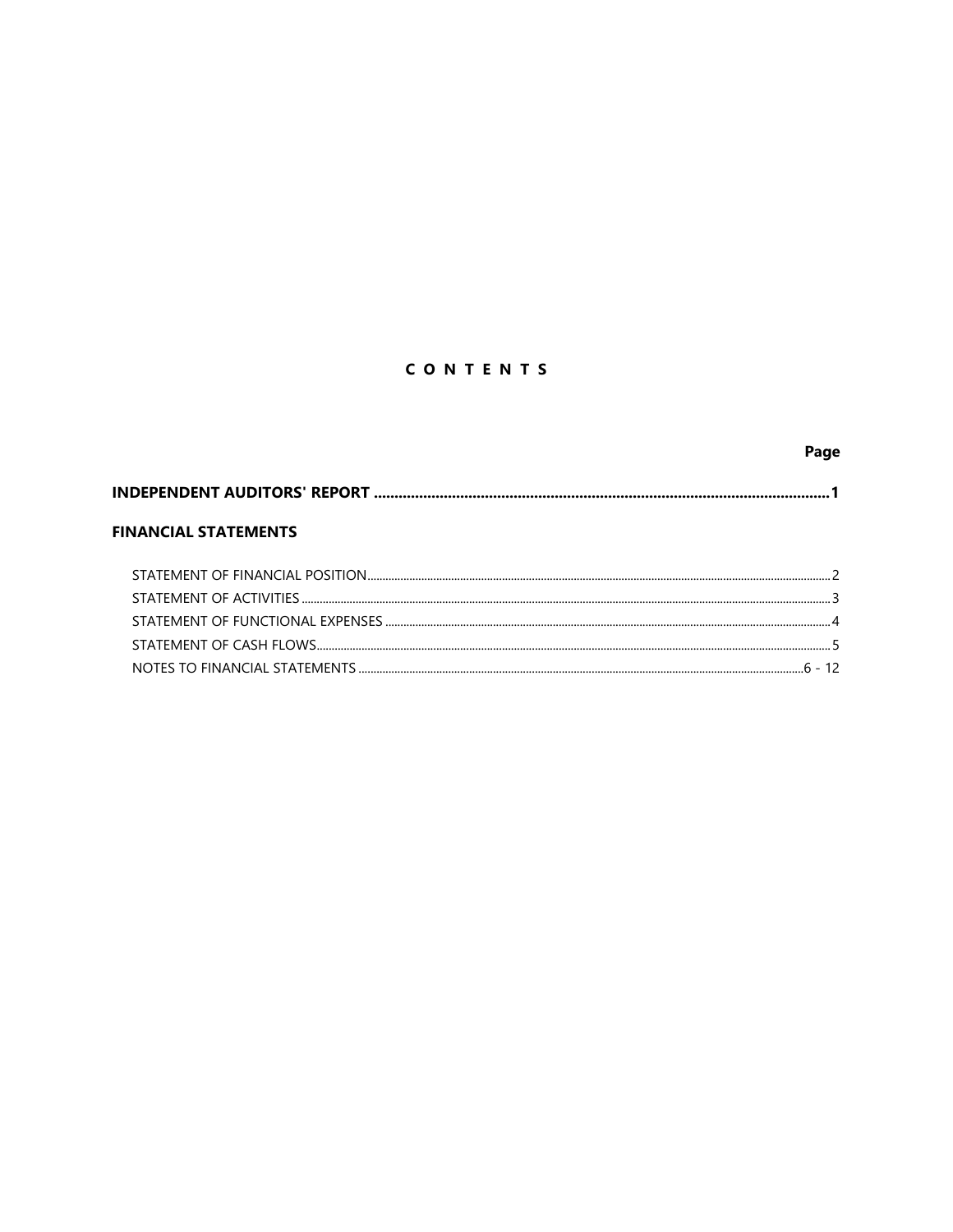petersonsullivan LLP

Certified Public Accountants & Advisors

#### **INDEPENDENT AUDITORS' REPORT**

To the Board of Directors Issaquah Schools Foundation Issaquah, Washington

We have audited the accompanying financial statements of Issaquah Schools Foundation, which comprise the statement of financial position as of August 31, 2015, and the related statements of activities, functional expenses, and cash flows for the year then ended, and the related notes to the financial statements.

#### **Management's Responsibility for the Financial Statements**

Management is responsible for the preparation and fair presentation of these financial statements in accordance with accounting principles generally accepted in the United States; this includes the design, implementation, and maintenance of internal control relevant to the preparation and fair presentation of financial statements that are free from material misstatement, whether due to fraud or error.

#### **Auditor's Responsibility**

Our responsibility is to express an opinion on these financial statements based on our audit. We conducted our audit in accordance with auditing standards generally accepted in the United States. Those standards require that we plan and perform the audit to obtain reasonable assurance about whether the financial statements are free from material misstatement.

An audit involves performing procedures to obtain audit evidence about the amounts and disclosures in the financial statements. The procedures selected depend on the auditor's judgment, including the assessment of the risks of material misstatement of the financial statements, whether due to fraud or error. In making those risk assessments, the auditor considers internal control relevant to the entity's preparation and fair presentation of the financial statements in order to design audit procedures that are appropriate in the circumstances, but not for the purpose of expressing an opinion on the effectiveness of the entity's internal control. Accordingly, we express no such opinion. An audit also includes evaluating the appropriateness of accounting policies used and the reasonableness of significant accounting estimates made by management, as well as evaluating the overall presentation of the financial statements.

We believe that the audit evidence we have obtained is sufficient and appropriate to provide a basis for our audit opinion.

#### **Opinion**

In our opinion, the financial statements referred to above present fairly, in all material respects, the financial position of Issaquah Schools Foundation as of December 31, 2015, and the changes in its net assets and its cash flows for the year then ended in accordance with accounting principles generally accepted in the United States.

Peterson Sult LLP.

601 Union Street Suite 2300 Seattle, WA 98101 February 7, 2017

(206) 382-7777 MAIN (206) 382-7700 FAX

pscpa.com

**MOORE STEPHENS**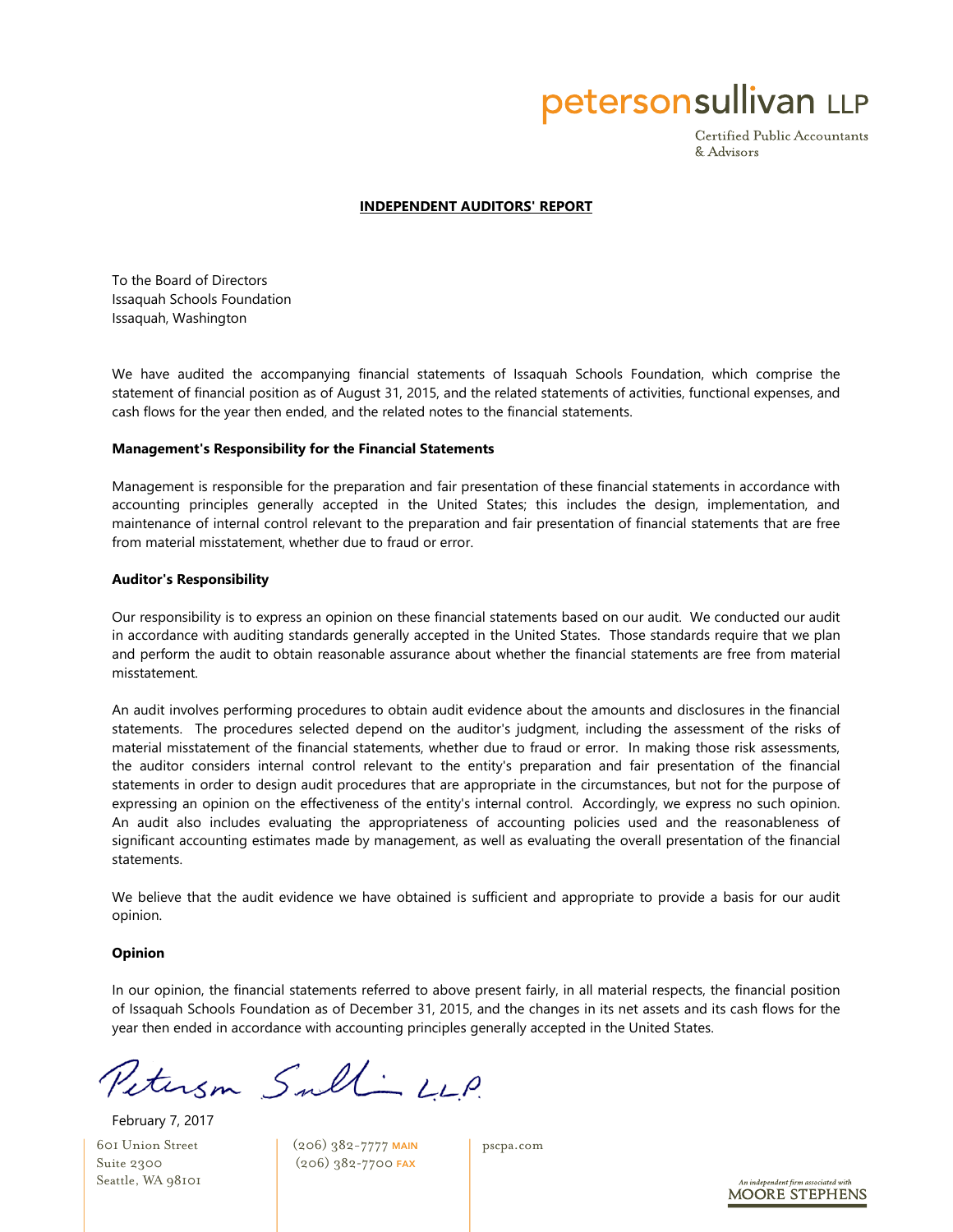# STATEMENT OF FINANCIAL POSITION

August 31, 2015

### ASSETS

| <b>Current Assets</b>                           |                 |
|-------------------------------------------------|-----------------|
| Cash and cash equivalents                       | \$<br>1,043,362 |
| Current portion of pledges receivable, net      | 65,389          |
| Prepaid expenses                                | 1,431           |
|                                                 |                 |
| Total current assets                            | 1,110,182       |
| Pledges Receivable, less current portion, net   |                 |
| of discount and allowance for doubtful accounts | 36,475          |
| Equipment, net                                  | 8,914           |
| Investments - Endowment                         | 496,645         |
| Total assets                                    | 1,652,216       |
| LIABILITIES AND NET ASSETS                      |                 |
| <b>Current Liabilities</b>                      |                 |
| Accounts payable and accrued expenses           | \$<br>22,261    |
| Grants payable                                  | 417,221         |
|                                                 |                 |
| <b>Total liabilities</b>                        | 439,482         |
| <b>Net Assets</b>                               |                 |
| Unrestricted                                    | 1,047,100       |
| Temporarily restricted                          | 165,634         |
| Total net assets                                | 1,212,734       |
| Total liabilities and net assets                | \$<br>1,652,216 |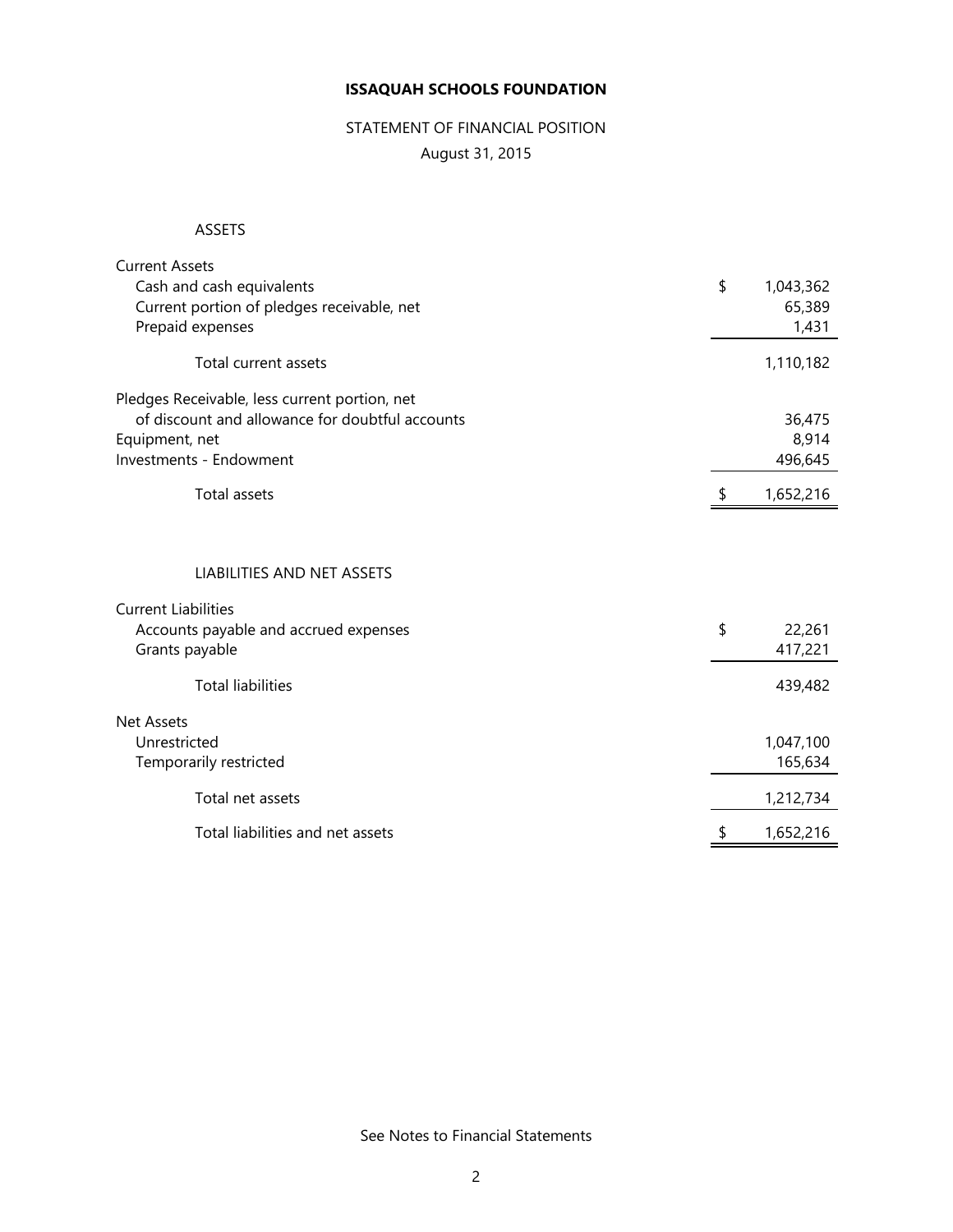# STATEMENT OF ACTIVITIES

For the Year Ended August 31, 2015

|                                           | Temporarily |              |    |            |       |           |  |
|-------------------------------------------|-------------|--------------|----|------------|-------|-----------|--|
|                                           |             | Unrestricted |    | Restricted | Total |           |  |
| Support and revenue                       |             |              |    |            |       |           |  |
| Special events - revenue (including       |             |              |    |            |       |           |  |
| in-kind of \$10,660)                      | \$          | 818,570      | \$ |            | \$    | 818,570   |  |
| Special events - direct benefit to donors |             |              |    |            |       |           |  |
| (including in-kind of \$10,660)           |             | (89, 276)    |    |            |       | (89, 276) |  |
| Individual contributions                  |             | 721,903      |    | 17,118     |       | 739,021   |  |
| In-kind contributions                     |             | 162,849      |    |            |       | 162,849   |  |
| Corporate and foundation contributions    |             | 70,661       |    | 92,491     |       | 163,152   |  |
| Government and business grants            |             | 27,298       |    | 15,000     |       | 42,298    |  |
| Other income                              |             | 234          |    |            |       | 234       |  |
| Investment income (loss)                  |             | (4,202)      |    |            |       | (4,202)   |  |
| Net assets released from restriction      |             | 40,967       |    | (40, 967)  |       |           |  |
| Total support and revenue                 |             | 1,749,004    |    | 83,642     |       | 1,832,646 |  |
| Expenses                                  |             |              |    |            |       |           |  |
| Program services                          |             | 1,043,345    |    |            |       | 1,043,345 |  |
| Management and general                    |             | 301,334      |    |            |       | 301,334   |  |
| Fundraising                               |             | 271,530      |    |            |       | 271,530   |  |
| Total expenses                            |             | 1,616,209    |    |            |       | 1,616,209 |  |
| <b>Change in net assets</b>               |             | 132,795      |    | 83,642     |       | 216,437   |  |
| Net assets, beginning of year             |             | 914,305      |    | 81,992     |       | 996,297   |  |
| Net assets, end of year                   | \$          | 1,047,100    | \$ | 165,634    | \$    | 1,212,734 |  |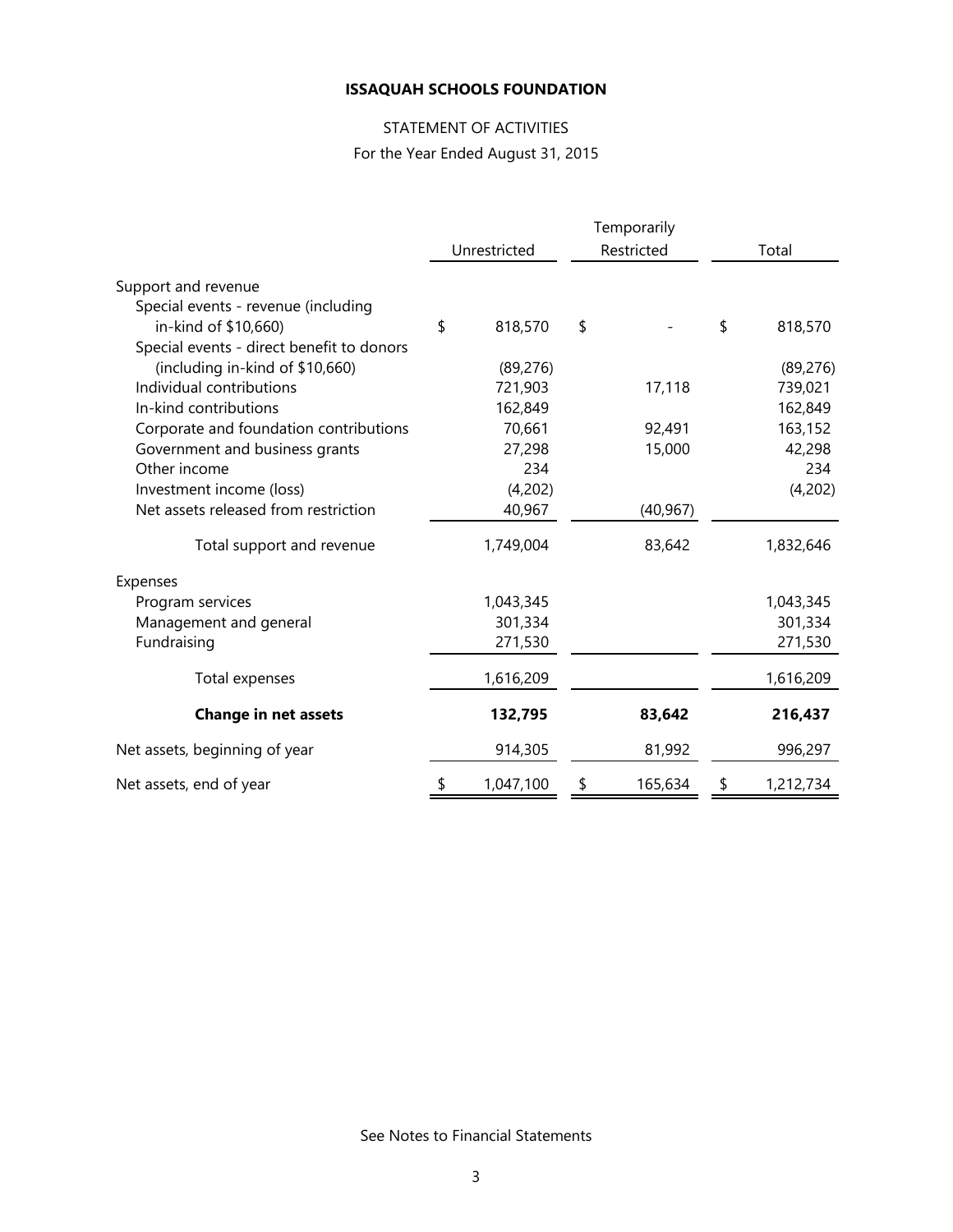# STATEMENT OF FUNCTIONAL EXPENSES

For the Year Ended August 31, 2015

|                                                      | Program       | Management |             |             |         | Total           |
|------------------------------------------------------|---------------|------------|-------------|-------------|---------|-----------------|
|                                                      | Services      |            | and General | Fundraising |         | Expenses        |
| <b>Grants to School District</b>                     | \$<br>778,277 | \$         |             | \$          |         | \$<br>778,277   |
| Salaries and Wages                                   | 92,819        |            | 90,137      |             | 142,099 | 325,055         |
| <b>Employee Benefits</b>                             | 10,756        |            | 9,355       |             | 21,475  | 41,586          |
| Payroll Taxes                                        | 6,359         |            | 5,530       |             | 12,696  | 24,585          |
| <b>In-kind Donations</b>                             | 15,616        |            | 51,917      |             | 44,108  | 111,641         |
| Other Program Costs                                  | 124,279       |            |             |             |         | 124,279         |
| Office Expenses                                      |               |            | 15,950      |             | 62,807  | 78,757          |
| Advertising and Promotion                            | 11,630        |            | 6,257       |             | 47,072  | 64,959          |
| Uncollectible Pledges                                |               |            | 62,668      |             |         | 62,668          |
| Miscellaneous Expenses                               | 3,609         |            | 35,819      |             | 13,172  | 52,600          |
| Facilities and Equipment                             |               |            | 3,085       |             | 14,768  | 17,853          |
| Information Technology                               |               |            | 8,376       |             | 1,149   | 9,525           |
| Conference, Convention, and Meeting                  |               |            | 3,942       |             | 1,270   | 5,212           |
| Insurance                                            |               |            | 3,132       |             |         | 3,132           |
| <b>Contract Services</b>                             |               |            | 2,912       |             |         | 2,912           |
| Depreciation and Amortization                        |               |            | 2,228       |             |         | 2,228           |
| Travel                                               |               |            | 26          |             | 190     | 216             |
| Total expenses                                       | 1,043,345     |            | 301,334     |             | 360,806 | 1,705,485       |
| Less: special event expenses                         |               |            |             |             | 89,276  | 89,276          |
| Total expenses included in<br>expense section on the |               |            |             |             |         |                 |
| statement of activities                              | 1,043,345     | \$         | 301,334     | \$          | 271,530 | \$<br>1,616,209 |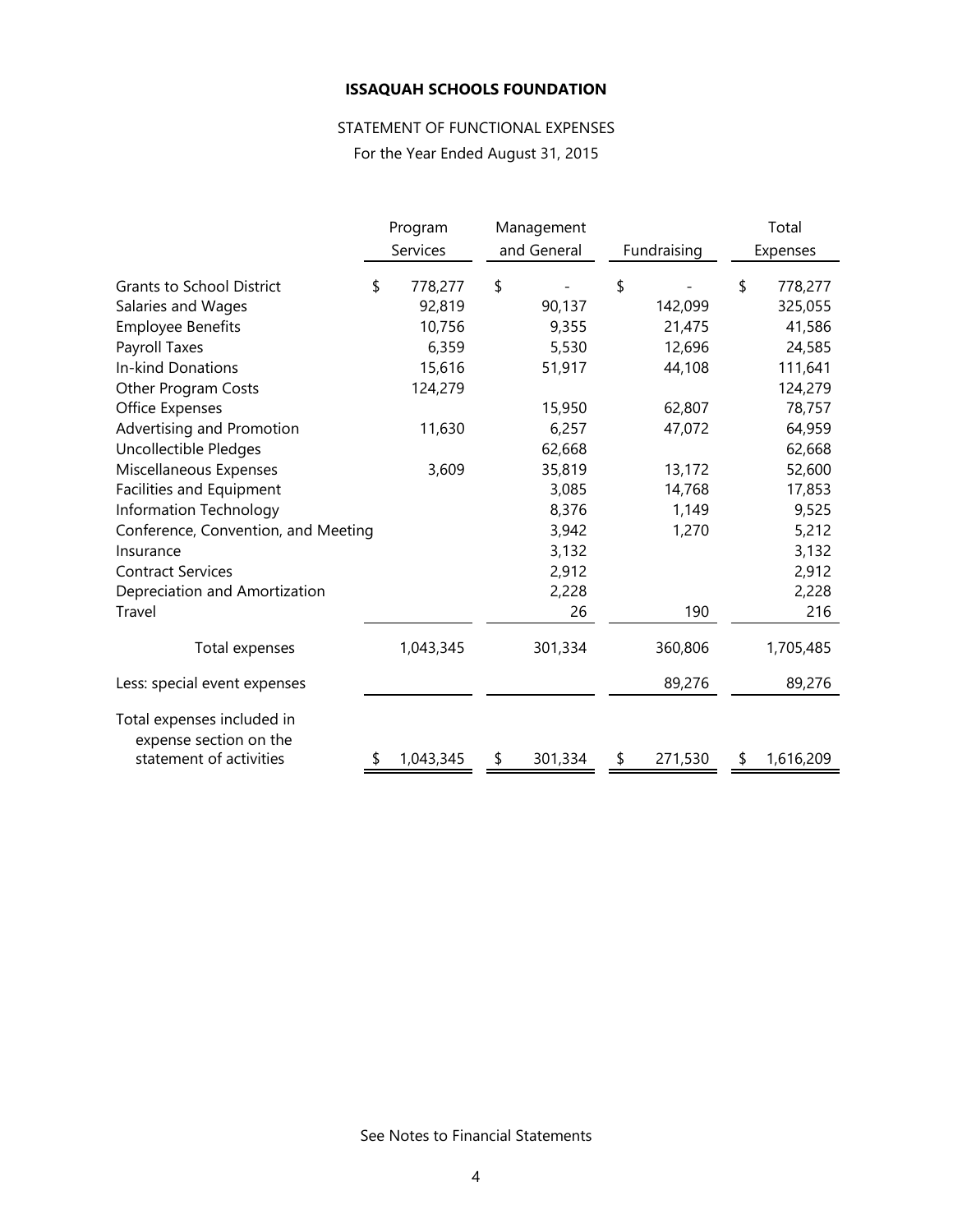# STATEMENT OF CASH FLOWS

# For the Year Ended August 31, 2015

| Cash Flows from Operating Activities            |               |
|-------------------------------------------------|---------------|
| Change in net assets                            | \$<br>216,437 |
| Adjustments to reconcile change in net assets   |               |
| to net cash flows from operating activities     |               |
| Losses on investments                           | 4,202         |
| Depreciation and amortization                   | 2,228         |
| Uncollectible pledges                           | 62,668        |
| Change in assets and liabilities                |               |
| Pledges receivable                              | (151, 861)    |
| Prepaid expenses                                | 130           |
| Accounts payable                                | 14,142        |
| Grants payable                                  | 417,221       |
| Net cash flows provided by operating activities | 565,167       |
| Cash Flows from Investing Activity              |               |
| Purchases of investments                        | (75,000)      |
| Net change in cash and cash equivalents         | 490,167       |
| Cash and Cash Equivalents, beginning of year    | 553,195       |
| Cash and Cash Equivalents, end of year          | 1,043,362     |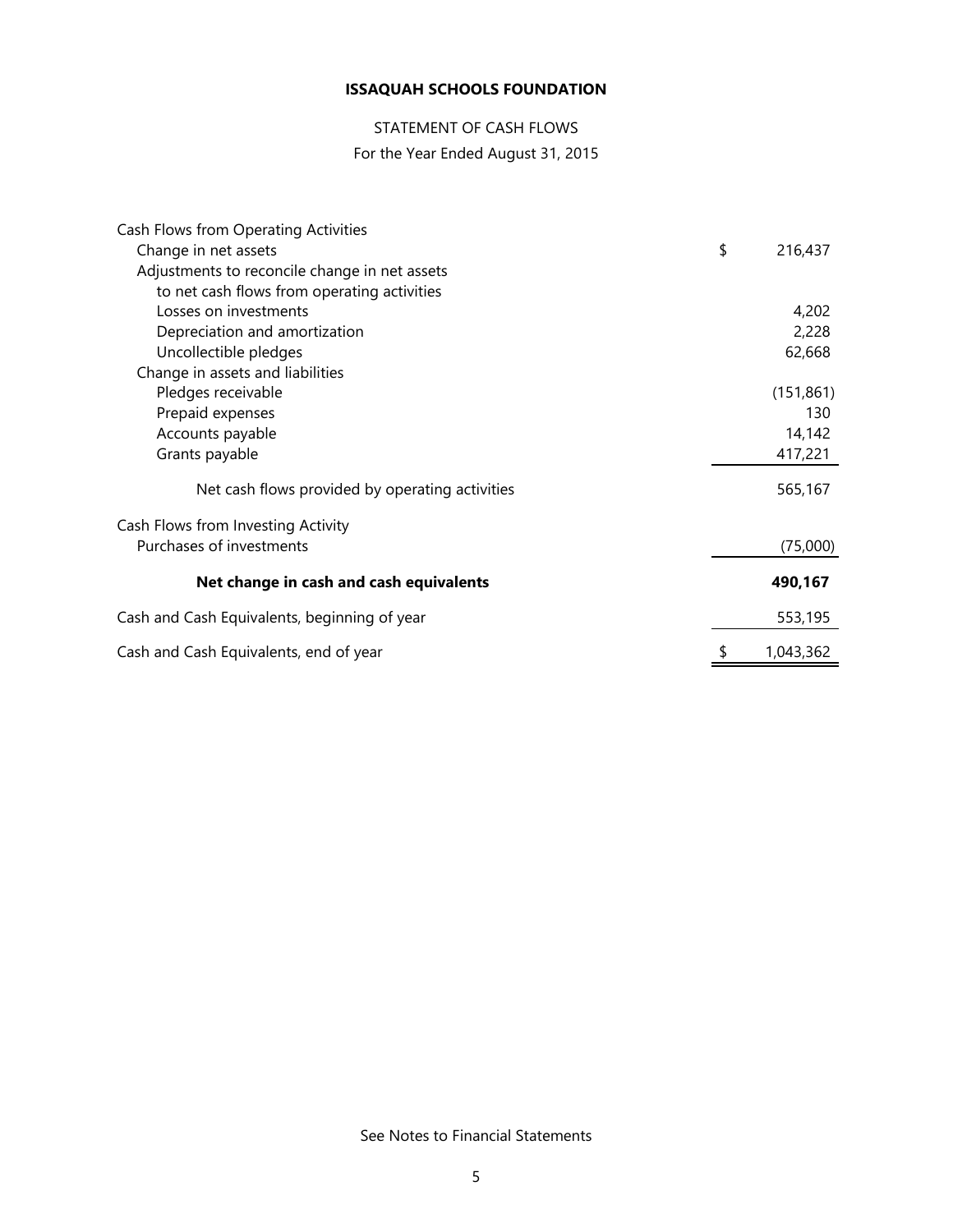#### **NOTES TO FINANCIAL STATEMENTS**

#### **Note 1. Organization and Significant Accounting Policies**

#### **Organization**

The Issaquah Schools Foundation ("the Foundation") is a Washington nonprofit corporation organized in 1987 to drive resources to help all students achieve the promise of their academic potential.

The Foundation strives to be the unifying organization that enables the Issaquah School District ("the District") to provide access to exceptional opportunities district-wide that ignite learning, improve educational outcomes, and prepare all students to be confident, competent, and engaged citizens. The Foundation is funded through individuals, parents, and other organizations in the Issaquah community.

The Foundation's primary program services include:

Cultural Bridges – Cultural Bridges is a family engagement strategy that helps build relationships between parents who were not born in the U.S., their children, the District, and the broader Issaquah Community through outreach, events, mentoring, translation services, and quarterly magazines.

Elementary Art – Issaquah Parent Teacher Student Association ("PTSA") Council and the Foundation collaborate to provide elementary art education, an essential, however unfunded, state requirement. Through a system powered by volunteer Art Docents, all elementary students in the District receive art classes in their classroom. The PTSAs in each school support the school-based costs of this program and the Foundation supports a district-level Art Docent Coordinator who provides training, curricular support, and technical assistance to the volunteer Art Docents.

Future Map – Future Map is an enhancement to Career Cruising, an innovative self-exploration and planning software that engages all high school students in the process of building their future by inspiring and informing their dreams. Future Map connects the business community to students, providing access to speakers, job shadowing, and career experts.

Healthy Youth Initiative – Healthy Youth Initiative ("HYI") aims to build the community's capacity to empower youth and families, to reduce negative social and emotional (risky) behaviors, and to network the community in support of healthy youth and strong families. There are four main focuses for these efforts: 1) prevention of youth alcohol and substance abuse; 2) prevention of youth suicide, as well as promotion of youth mental health; 3) assistance for students in need of housing, clothing, food, and school supplies; and 4) research and community assessments to ensure that HYI is addressing appropriate needs within the District and the community.

VOICE – VOICE seeks to establish connections between struggling and at-risk District students to improve academic performance, increase self-esteem, develop critical social skills, and re-engage students with their school community. VOICE pairs these students with caring community members who meet with mentees one hour a week throughout the school year.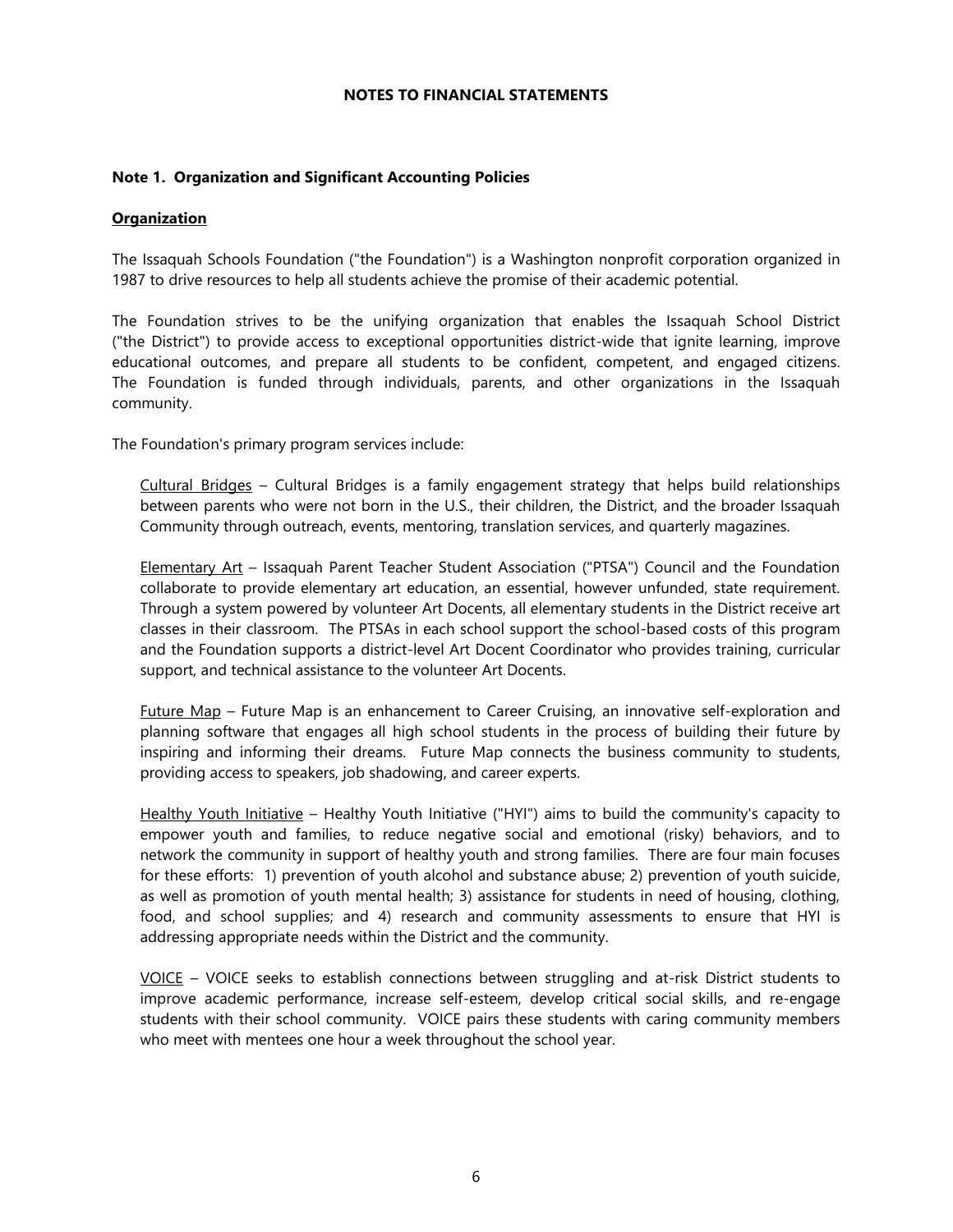Grants – Classroom Enrichment – The Foundation recognizes that school budgets are limited and that classroom demands are high. Each year, the Foundation awards Classroom Enrichment Grants to enhance the learning environment of individual classrooms, libraries, computer labs, resource centers, and schools. Grants in this program are funded up to \$1,000.

Grants – Kateri Brow – Named for a past superintendent of the District, Kateri Brow Grants are awarded to encourage continuous improvement in education within the District. Kateri Brow Big Idea Grants are awarded for programs that reflect vision and innovation in education, while Kateri Brow Biggest Need Grants are awarded for programs that respond to a compelling need. Kateri Brow awards range in amounts from \$1,000 to \$10,000.

#### **Financial Statement Presentation**

The accompanying financial statements of the Foundation have been prepared on the accrual basis of accounting in accordance with accounting principles generally accepted in the United States ("GAAP"). Net assets and revenues, gains, and losses are classified based on the existence or absence of donor-imposed restrictions. Accordingly, net assets of the Foundation and changes in net assets are classified and reported as follows:

Unrestricted Net Assets – Net assets that are not subject to donor-imposed stipulations.

Temporarily Restricted Net Assets - Net assets subject to donor-imposed stipulations that will be met either by actions of the Foundation or the passage of time. Temporarily restricted net assets consist of the following at August 31, 2015:

| Capacity Building   | \$<br>74,656  |
|---------------------|---------------|
| <b>Start Strong</b> | 30,000        |
| <b>TEALS</b>        | 23,838        |
| Port Blakely        | 16,627        |
| Scratch Code Club   | 9,013         |
| Emergency supplies  | 6,500         |
| Voice               | 5,000         |
|                     | \$<br>165,634 |

Revenues are reported as increases in unrestricted net assets unless use of the related assets are limited by donor-imposed restrictions. Expenses are reported as decreases in unrestricted net assets. Gains and losses on investments and other assets or liabilities are reported as increases or decreases in unrestricted net assets unless their use is restricted by explicit donor stipulation or by law. If temporary restrictions are met in the same period as contributions and grants are received, then they are shown as unrestricted net assets.

The Foundation had no permanently restricted net assets at August 31, 2015.

#### **Cash and Cash Equivalents**

Cash and cash equivalents consist principally of cash held in checking accounts and the Foundation's money market account. Cash included with investment accounts are grouped with investments. Cash balances may exceed federally insured limits.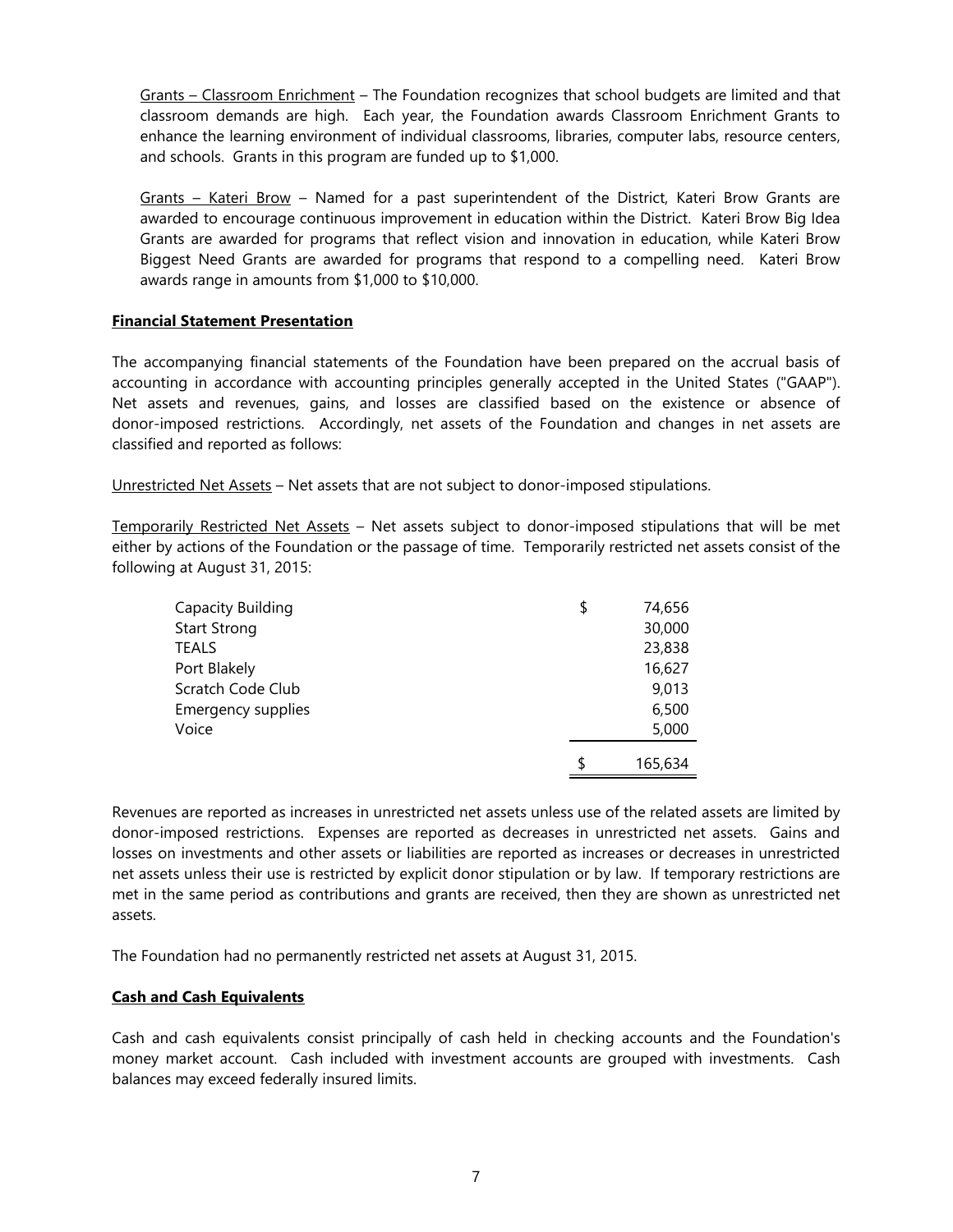## **Pledges Receivable**

Pledges receivable that are expected to be collected within one year are recorded as current assets at net realizable value. Pledges receivable that are expected to be collected over a period longer than one year are recorded as non-current assets at fair value, which is measured as the present value of their future cash flows. No discount on long-term pledges receivables has been recorded, as management believes the discount is immaterial to the financial statements as a whole. Conditional promises to give are not included as support until the conditions are substantially met.

Management reviews the collectibility of receivables on a periodic basis, determines the amount estimated to be uncollectible, and establishes an allowance. The Foundation charges off receivables against the allowance when management determines that a receivable is not collectible. The Foundation does not generally require collateral on any of its receivables. Pledges receivable are summarized in the statements of financial position as follows as of August 31, 2015:

| Receivable in less than one year      |     | 78,729   |
|---------------------------------------|-----|----------|
| Receivable in one to five years       |     | 36,475   |
| Less: allowance for doubtful accounts |     | (13,340) |
| Net pledges receivable                | -SG | 101.864  |

These amounts are recorded in the statements of financial position as follows as of August 31, 2015:

| Current portion of pledges receivable<br>Long-term portion of pledges receivable | 65,389<br>36,475 |  |
|----------------------------------------------------------------------------------|------------------|--|
|                                                                                  | 101.864          |  |

At August 31, 2015, 37% of pledges receivable was due from one foundation.

#### **Equipment**

Equipment purchases greater than \$5,000 are capitalized and are recorded at cost or, in the case of donated equipment, at estimated fair value at the time of donation. Depreciation is computed using the straight-line method over the estimated useful lives of the assets. Useful lives of equipment are five years. At August 31, 2015, the equipment balance represented a copier with a cost of \$11,142 and accumulated depreciation of \$2,228.

#### **In-Kind Contributions**

Donated materials are reported as contributions in the accompanying financial statements at their estimated fair value at the date of receipt. Donated services are recognized as contributions if the services (a) create or enhance nonfinancial assets, or (b) require specialized skills, are performed by people with those skills, and would otherwise be purchased by the Foundation.

Members of the Foundation's Board of Directors and numerous other individuals provide substantial amounts of volunteer time and some materials of indeterminable value in support of the Foundation's events and programs. These donations do not meet the accounting rules for recognition in the financial statements.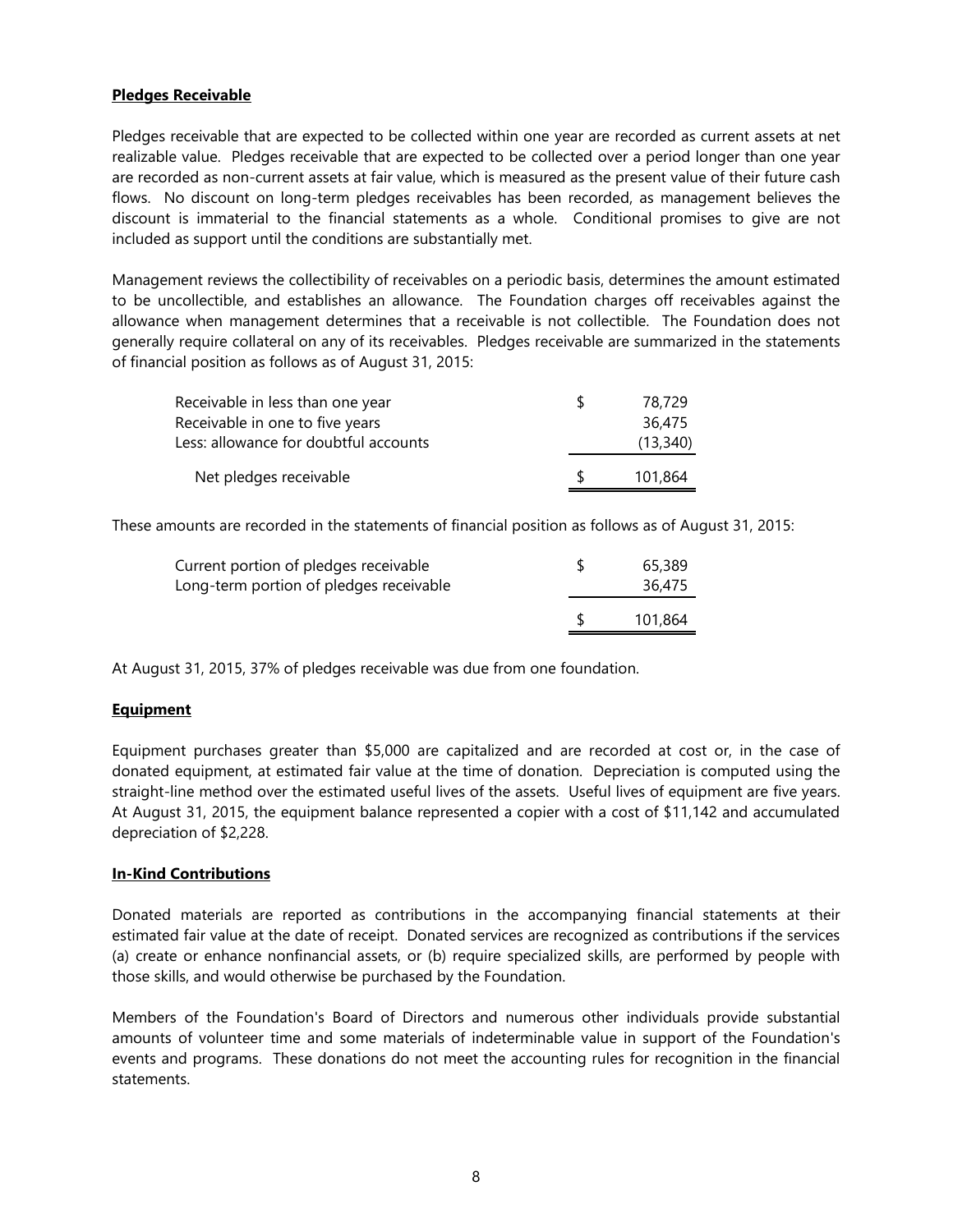The District, a related party, in exchange for the Foundation's continued support of educational programs, provides certain goods and services to the Foundation under an agreement that may be terminated by either party upon a 60-day written notice. For 2015, such items included rent-free office space and meeting rooms, and the salary of the Business Manager. The Foundation estimated that the value of this support was \$108,767 for the year ended August 31, 2015. The rent and salary are included in in-kind contributions on the statements of activities. Donated salaries and wages are included with salaries on the statement of functional expenses, while other in-kinds are included with in-kind donations. Other in-kind donations totaled \$112,462, which included special event support of \$58,379, plus contributed services.

#### **Contributions/Grants**

Contributions, which include unconditional promises to give (pledges), are recognized as revenue in the period received. Promises to give are recorded as they are made.

Grants received from one government agency and contributions from six donors represented 17% of contribution and grant revenues during the year ended August 31, 2015.

#### **Advertising**

The Foundation expenses the costs of advertising as incurred. Advertising expense was \$18,042 for the year ended August 31, 2015.

#### **Grants to the District**

The Foundation makes periodic disbursements to the District. At times, these amounts are determined to be payable in the current fiscal year, but are paid subsequent to year end, and are included as grants payable on the statement of financial position.

#### **Functional Expenses**

The costs of providing the various programs and other activities have been summarized on a functional basis in the statements of activities. Accordingly, certain costs have been allocated among the programs and supporting services benefited.

#### **Income Taxes**

The Foundation is exempt from Federal income taxes under Section 501(c)(3) of the Internal Revenue Code. In addition, the Foundation has been determined by the Internal Revenue Service not to be a private foundation within the meaning of Section 509(a) of the code.

#### **Use of Estimates**

The preparation of financial statements in conformity with accounting principles generally accepted in the United States requires management to make estimates and assumptions that affect certain reported amounts and disclosures. Actual results could differ from the estimated amounts.

#### **Subsequent Events**

The Foundation has evaluated subsequent events through the date these financial statements were available to be issued, which was February 7, 2017.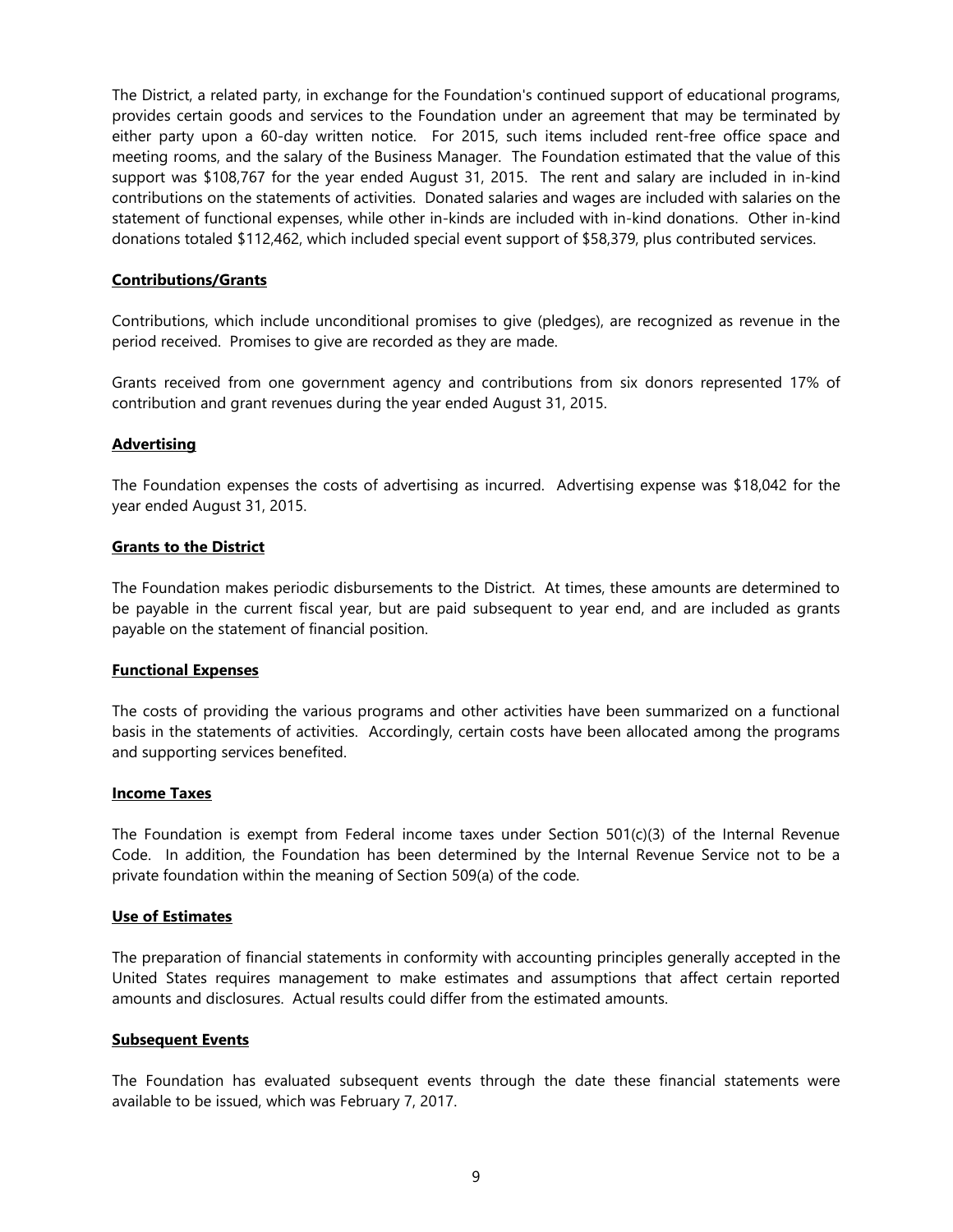#### **Note 2. Investments and Fair Value Measurements**

Investments consist of various mutual funds and certain money market accounts can also be classified as investments because the accounts are held in investment accounts. Investments are reported at their fair value using Level 1 inputs (quoted prices in active markets for identical assets) in the statements of financial position. Realized gains are calculated using the specific identified method. Unrealized gains and losses are included in the change in net assets.

Investments consist of the following at August 31, 2015:

| Cash (money market accounts) | \$<br>8,354 |  |
|------------------------------|-------------|--|
| Large Blend                  | 198,238     |  |
| Mid-Cap Blend                | 65,105      |  |
| Small Blend                  | 61,650      |  |
| Corporate Bond               | 60,710      |  |
| Short-Term Bond              | 41,329      |  |
| Foreign Large Blend          | 25,892      |  |
| High Yield Bond              | 18,770      |  |
| Diversified Emerging Markets | 16,597      |  |
|                              | 496,645     |  |

#### **Note 3. Related Party Transactions**

The Foundation regularly receives contributions from members of the Board from special events and general contributions. On occasion, these contributions are in the form of pledges, which remain unpaid at year end.

#### **Note 4. Board-Designated Net Assets**

The Foundation's endowment consists of one fund designated by the Board of Trustees to function as an endowment ("quasi-endowment") established for the purpose of providing funding support in perpetuity for the operational costs of the Foundation or as determined by the Board of Trustees. As required by accounting principles generally accepted in the United States, net assets associated with endowment funds, including quasi-endowments, are classified and reported based on the existence or absence of donor-imposed restrictions.

#### **Interpretation of Relevant Law**

The Foundation's Board of Trustees has interpreted the State of Washington Uniform Prudent Management of Institutional Funds Act ("UPMIFA") as requiring the preservation of the fair value of the original gift, as of the date of the gift of the board-designated endowment funds, absent explicit donor stipulations to the contrary. As a result of this interpretation, the Foundation classifies as board-designated net assets (a) the original value of gifts donated to the permanent endowment, and (b) the original value of subsequent gifts to the permanent endowment.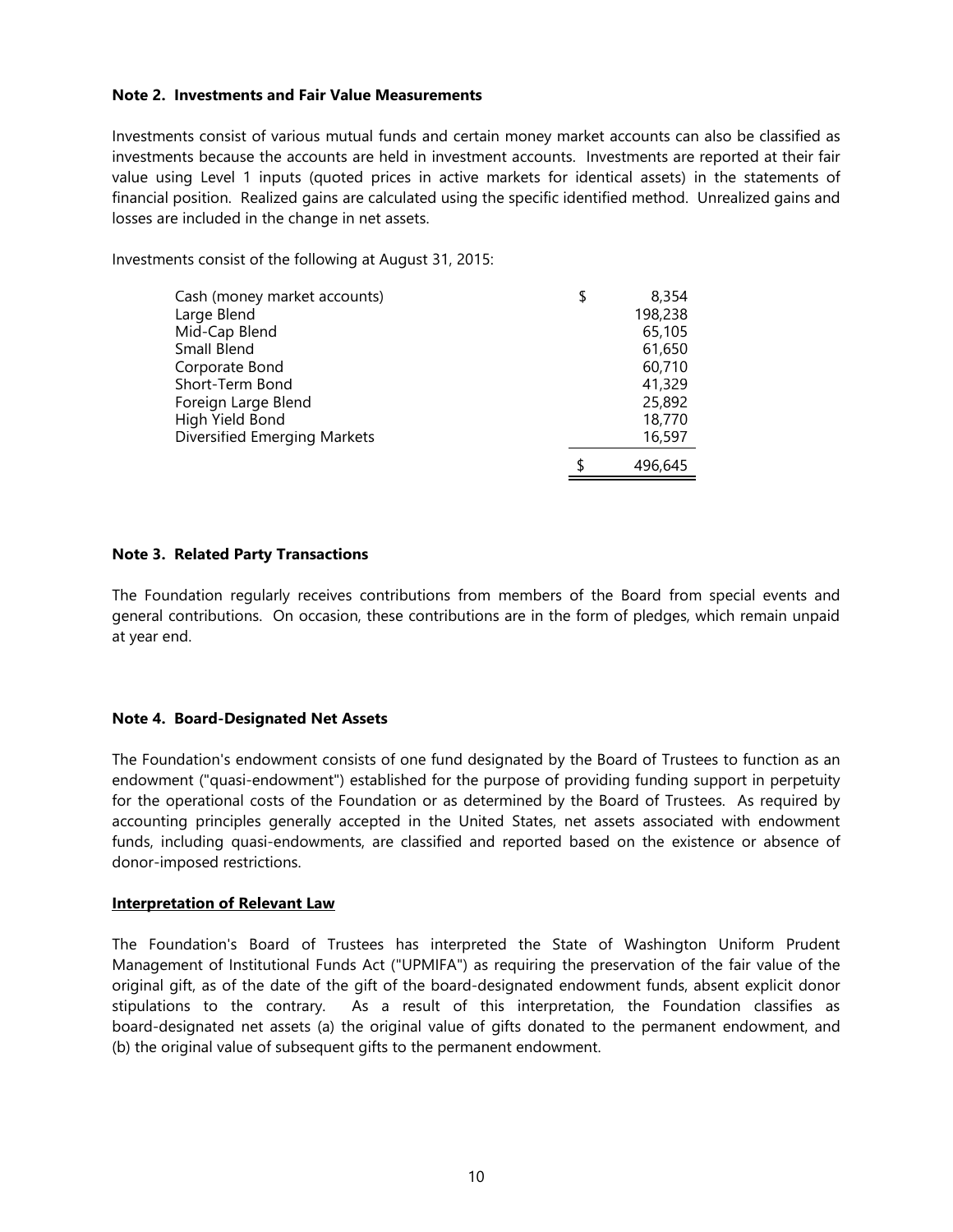The Foundation's Board of Trustees can at any time decide to designate unrestricted funds as an endowment. These funds remain in the endowment until the Board decides to change the designation. The endowment is managed by the Foundation's Finance Committee. The Finance Committee's primary responsibility with regard to the endowment is to monitor the allocation and execute the rebalancing of the investment funds in accordance with the Foundation's investment policy.

Endowment net assets consisted of \$496,645 at August 31, 2015, and were all Board-designated.

|                                                                  | Unrestricted |                    | Temporarily |  | Permanently |                          | Total              |
|------------------------------------------------------------------|--------------|--------------------|-------------|--|-------------|--------------------------|--------------------|
| Endowment net assets, beginning of year $$$                      |              | 425,847            | \$          |  |             | $\overline{\phantom{0}}$ | 425,847            |
| Transfer to endowment<br>Endowment investment return:            |              | 75,000             |             |  |             |                          | 75,000             |
| Interest and dividends<br>Realized and unrealized gains (losses) |              | 9,942<br>(14, 144) |             |  |             |                          | 9,942<br>(14, 144) |
| Total endowment investment return                                |              | (4,202)            |             |  |             |                          | (4,202)            |
| Endowment net assets, end of year                                |              | 496.645            | S           |  |             | $\overline{\phantom{a}}$ | 496.645            |

Changes to endowment net assets for the year ended August 31, 2015, are as follows:

## **Return Objectives and Risk Parameters**

The Foundation has adopted investment and spending policies for endowment assets that attempt to provide a predictable stream of funding to programs supported by its endowment while seeking to maintain the purchasing power of the endowment assets. Under this policy, as approved by the Board of Trustees, the first priority is to preserve the endowment's asset size to provide, at a minimum, the same level of support in real dollars to future generations. The secondary long-term goal is to modestly grow the asset size of the investment portfolio by realizing a real rate of return after any administrative and management expenses.

# **Strategies Employed for Achieving Objectives**

The Foundation's investment philosophy is based on a total return concept, which includes the sum of dividend and interest income, along with any realized or unrealized capital appreciation or loss after all transaction costs. The Finance Committee will periodically review the appropriate investment goal for the annual total return of assets.

The endowment generally will have sufficient marketability to be readily liquidated in the open market. The endowment will hold well-diversified mutual funds or exchange traded funds. Individual securities will not be purchased and any individual securities donated will be liquidated and invested according to the investment policy. The funds shall be invested at the discretion of the Finance Committee subject to the following:

- The Foundation's investment objective is to realize capital appreciation consistent with safety of principal. Philosophically, the Board believes long-term results will be determined largely by asset mix.
- Investments in fixed income may consist of investment grade securities and may include preferred stock funds. A minimum of 80% of the fixed income portfolio will be rated "A" or better by Moody's and/or Standard and Poor's. A maximum of 5% of endowment fund assets may include less than investment grade bond funds.